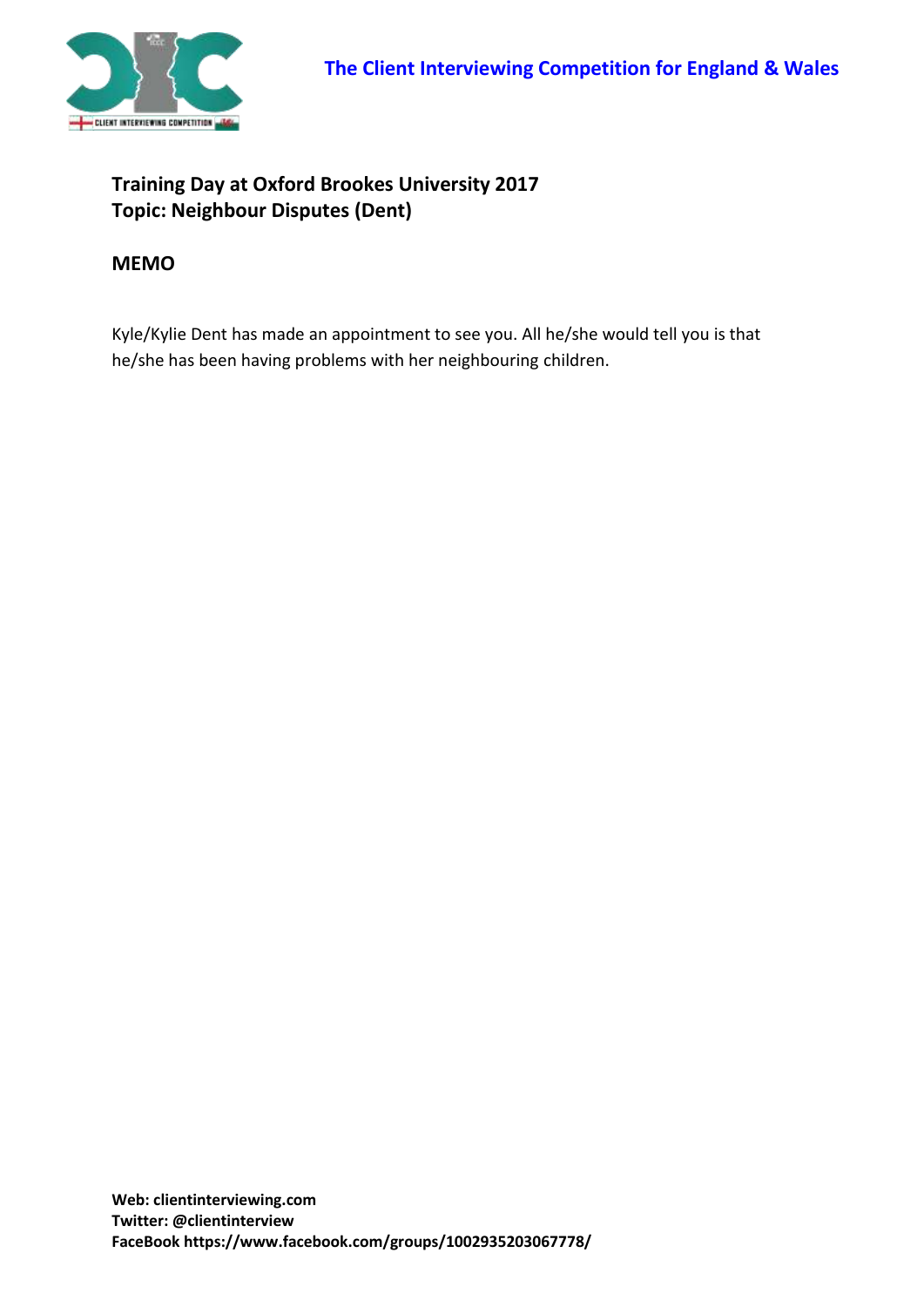

## **Training Day at Oxford Brookes University 2017 Topic: Neighbour Disputes (Dent)**

Your name is Kyle/Kylie Dent. You are 29 and live at 72 Lyman Lane, Oxford, OX5 6EF. Make up an e-mail address and a telephone number.

You moved into your home about 3 years ago and bought the property with the help of a mortgage. When you moved in, your neighbours at 70 were lovely and friendly. They invited you around for a 'welcome to the area' drink and did everything they could to help you. The only thing they wouldn't elaborate on was the people who live at number 74, the other side of you. They simply said that 'they have children. They are lively'. You could have sworn they said 'lovely' but sadly that's probably wishful thinking as they have certainly proved to be lively.

The first couple of years, when they were 10 and 11, things weren't too bad but since they have got older things have got worse. Last summer, and you can't remember exact dates, during their summer holidays, you're pretty sure you got sprayed with water at least twice a week when one of their water pistols accidently sprayed you. Their paddling pool mysteriously burst right on the boundary and the torrent of water drenched your best flowers. They had their friends from school over regularly and at weekends would cause huge amounts of noise screaming all over the place and running across your front drive. You spoke to their parents but they always seemed frazzled after work and you just didn't have the heart to press it more than saying that it was getting out of hand. They always seemed very apologetic.

This was all bad enough but if it was just a case of a bunch of brats then you could deal with it. You understand that there has to be an element of give and take with neighbours, even if you privately think you have taken more than enough!

Two months ago, it was the eldest boy's birthday. Rod turned 14 and got an airgun for his birthday. Tod and he have taken it in turns shooting at tin cans in the back garden since he got it and although you had worries, you have to admit that they have been very well behaved. You spoke to their father, Mr Simpson, about it and he was unusually calm and said that he had told the kids of the golden rules; never to point at anyone, never to hold the gun except pointed at the ground, only to shoot at cans etc. You were impressed and dared to hope that they were beginning to learn responsibility.